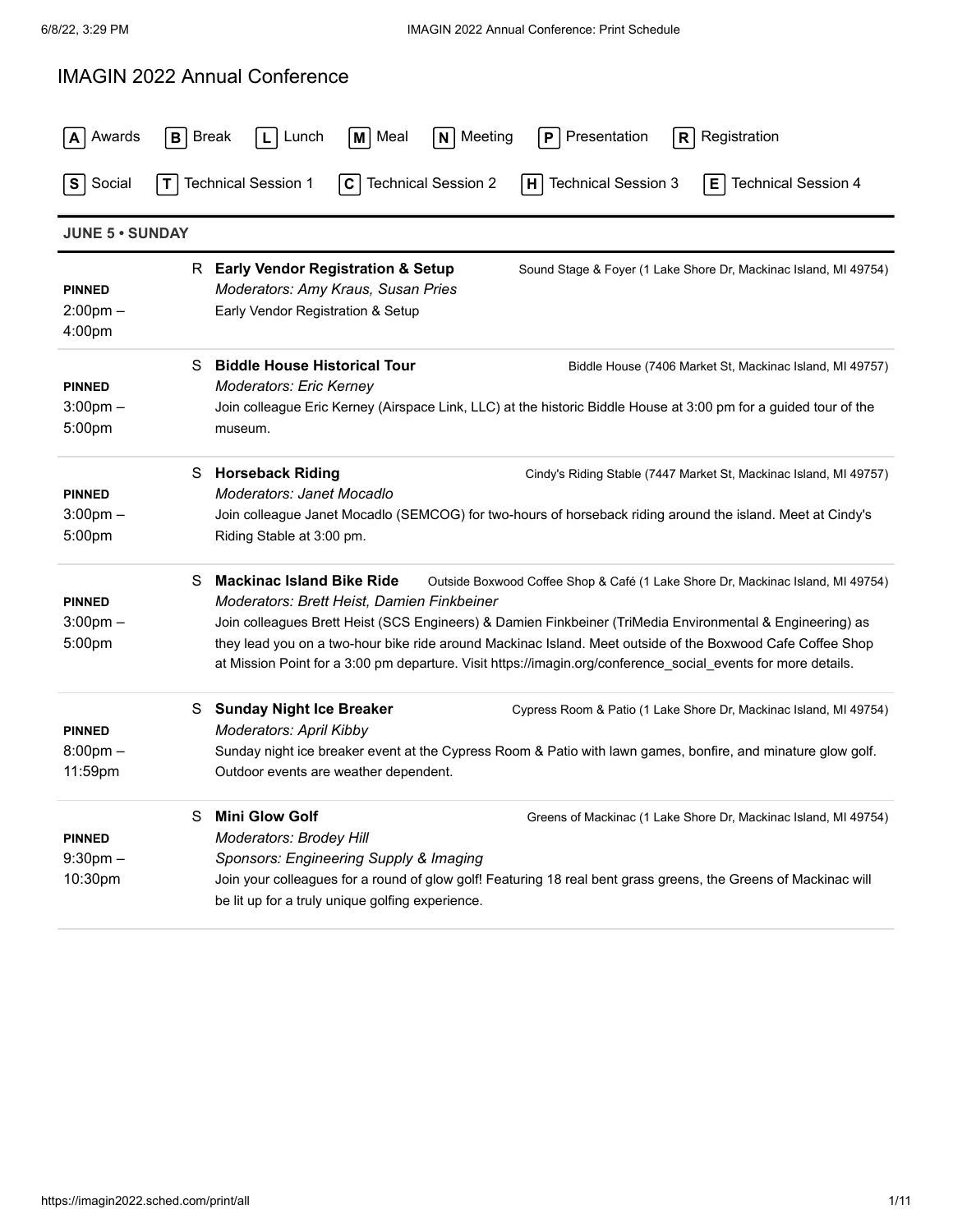| Awards                                | <b>Break</b><br>M Meal<br>Lunch<br>BI                                                                                                                           | $N$ Meeting<br>Presentation<br>Registration<br>P<br>R                                                                                                                                                                                                                                                                                                                                                                                                                                                                   |
|---------------------------------------|-----------------------------------------------------------------------------------------------------------------------------------------------------------------|-------------------------------------------------------------------------------------------------------------------------------------------------------------------------------------------------------------------------------------------------------------------------------------------------------------------------------------------------------------------------------------------------------------------------------------------------------------------------------------------------------------------------|
| Social<br>S                           | <b>Technical Session 1</b><br><b>Technical Session 2</b><br>$\mathbf{C}$                                                                                        | <b>Technical Session 3</b><br><b>Technical Session 4</b><br>E<br>H                                                                                                                                                                                                                                                                                                                                                                                                                                                      |
| <b>JUNE 6 . MONDAY</b>                |                                                                                                                                                                 |                                                                                                                                                                                                                                                                                                                                                                                                                                                                                                                         |
| <b>PINNED</b><br>$7:30am -$<br>8:15am | M Breakfast<br>Sponsors: Fishbeck<br>Andrew Schwailler about what Fishbeck can do your organization.                                                            | Sound Stage (1 Lake Shore Dr, Mackinac Island, MI 49754)<br>Monday morning breakfast presented by Fishbeck. Visit https://fishbeck.com/ or contact Melissa Blaser or                                                                                                                                                                                                                                                                                                                                                    |
| <b>PINNED</b><br>$7:30am -$<br>9:45am | R Registration Open<br>Moderators: Amy Kraus, Susan Pries<br>Visit the registration table for name badge and awesome IMAGIN swag!                               | Sound Stage Foyer (1 Lake Shore Dr, Mackinac Island, MI 49754)                                                                                                                                                                                                                                                                                                                                                                                                                                                          |
| <b>PINNED</b><br>$8:15am -$<br>8:30am | <b>Welcome &amp; Opening Remarks</b><br>P<br>Speakers: Thomas Van Bruggen<br>Welcome & Opening Remarks from IMAGIN President Thomas Van Bruggen                 | Sound Stage (1 Lake Shore Dr, Mackinac Island, MI 49754)                                                                                                                                                                                                                                                                                                                                                                                                                                                                |
| <b>PINNED</b><br>$8:30am -$<br>9:30am | <b>Monday Morning Keynote</b><br>P<br>Moderators: Thomas Van Bruggen<br>Speakers: John Nelson<br>Sponsors: Esri<br>Mapping in Michigan Couldn't Be Any Cooler.  | Sound Stage (1 Lake Shore Dr, Mackinac Island, MI 49754)<br>It's wake up time! What better way to kick off #IMAGIN2022 than with Michigan's own cartographic wizard John<br>Nelson? Join John on a trip around the most cartographically interesting state in the union and learn why                                                                                                                                                                                                                                   |
| <b>PINNED</b><br>$9:30am -$<br>9:45am | <b>Refreshment Break</b><br>В                                                                                                                                   | Sound Stage (1 Lake Shore Dr, Mackinac Island, MI 49754)                                                                                                                                                                                                                                                                                                                                                                                                                                                                |
| $9:45am -$<br>10:30am                 | <b>Indoor GIS</b><br>Τ<br>Moderators: Rawan Hinzman<br>Speakers: Phillip Julian<br>environments with ArcGIS Indoors.                                            | Friendship Altar (1 Lake Shore Dr, Mackinac Island, MI 49754)<br>ArcGIS Indoors is a complete indoor mapping system for smart building management. It organizes computer-<br>aided design (CAD), building information modeling (BIM), site scans, and operational datasets into floor-aware<br>indoor maps to support facilities, workplace operations, maintenance applications, and various use cases.<br>Executives, supervisors, mobile staff, and employees can better understand, maintain, and operate workplace |
| $9:45$ am $-$<br>10:30am              | <b>Model Builder in ArcGIS Pro</b><br>Τ<br><b>Moderators: Jonathon Merrick</b><br>Speakers: Shane Pavlak<br>Creating and scheduling models built in ArcGIS Pro. | Arch Rock (1 Lake Shore Dr, Mackinac Island, MI 49754)                                                                                                                                                                                                                                                                                                                                                                                                                                                                  |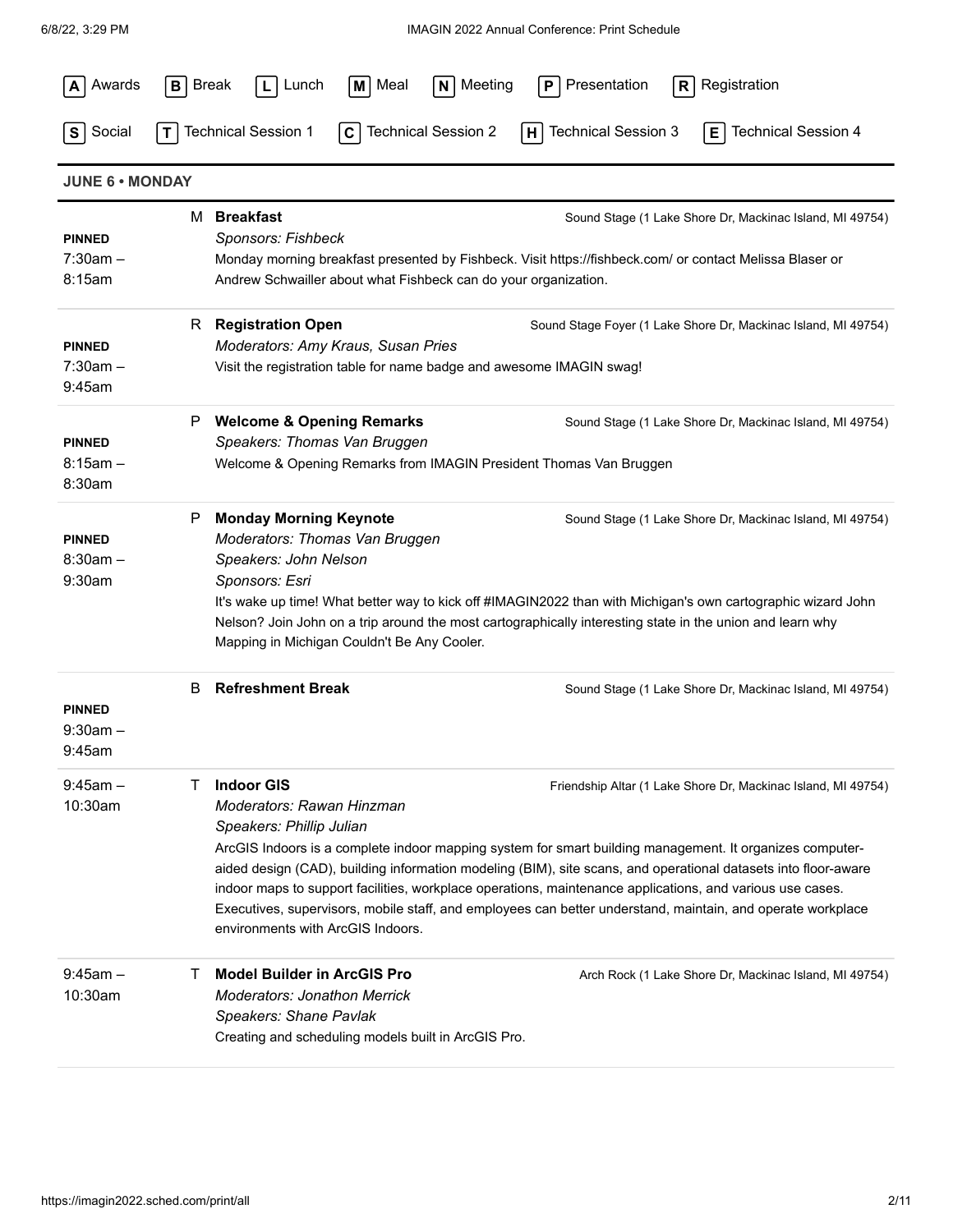| $9:45$ am $-$<br>10:30am                | $\mathbf{I}$ | The Evolution of the Photogrammetry Industry and how Nearmap has Adapted<br><b>Moderators: Chad Misiuk</b><br>Robinson's Folly (1 Lake Shore Dr, Mackinac Island, MI 49754)<br>Speakers: Tyler Behle, Kevin Korth<br>Sponsors: Nearmap<br>The field of aerial imagery has exploded in the last two decades. Advancements in technology and capture<br>methodology have made aerial images better, cheaper, and more accessible to a wide range of users. Today<br>aerial imagery is used in a number of diverse sectors including engineering, construction, transportation, energy,<br>state and local governments and many more. In this presentation we will provide an overview of the aerial<br>imagery Industry, insights into photogrammetry derived data, and multidimensional data applications, all while<br>showing how Nearmap has been able to adapt and evolve with these changes and improvements.                                                                                                       |
|-----------------------------------------|--------------|-------------------------------------------------------------------------------------------------------------------------------------------------------------------------------------------------------------------------------------------------------------------------------------------------------------------------------------------------------------------------------------------------------------------------------------------------------------------------------------------------------------------------------------------------------------------------------------------------------------------------------------------------------------------------------------------------------------------------------------------------------------------------------------------------------------------------------------------------------------------------------------------------------------------------------------------------------------------------------------------------------------------------|
| $9:45am -$<br>10:30am                   | $\mathbf{L}$ | <b>Transparency Through GIS</b><br>Eagle Point Cave (1 Lake Shore Dr, Mackinac Island, MI 49754)<br>Moderators: Janet Mocadlo<br><b>Speakers: Chad Collins</b><br>Sponsors: Avineon<br>Governmental transparency provides information to citizens about operations and spending and is key to<br>promote public accountability. As capital improvement projects are a highly visible indication of government<br>spending, it can be effective to provide detailed information about these projects to the public to promote<br>transparency. The City of Concord, CA has recognized the benefits of providing detailed spatial and tabular<br>information to the public regarding capital improvement projects happening in the City. In this presentation,<br>Avineon will demonstrate how this was accomplished using a custom Esri ArcGIS StoryMaps Shortlist app<br>template to serve as a public-facing viewer and a custom Esri ArcGIS Web AppBuilder (Developer Edition) app<br>used to administer its content. |
| $9:45am -$<br>11:30am                   | $\mathbf{L}$ | <b>Getting Started with the ArcGIS Utility Network</b><br>Sugar Loaf (1 Lake Shore Dr, Mackinac Island, MI 49754)<br>Moderators: Tony Bedogne, GISP<br>Speakers: Virginia VanderVeen<br>This workshop will walk participants through the Utility Network migration process using sanitary sewer data. The<br>focus will be on four primary stages, which include planning (getting to know the data dictionary and<br>understanding the Utility Network structure), migration (data loading tools and asset packages), creation (staging<br>the Utility Network and applying the asset package), and implementation (publishing the Utility Network and<br>working with Utility Network tools). This is intended to be a basic introduction.                                                                                                                                                                                                                                                                            |
| $9:45am -$<br>11:30am                   | B            | Statewide GIS Hydrography Data Improvement Project - The Process and Beyond<br><b>Moderators: Matt Malone</b><br>Amphitheater (1 Lake Shore Dr, Mackinac Island, MI 49754)<br>Speakers: Robert Goodwin, Mark Holmes<br>The State of Michigan is developing an updated hydrographic data catalog based on the 3DEP LiDAR that now<br>covers the state. Through this collaborative project that involves many stakeholders, the GIS hydrography data<br>will be more complete an accurate.<br><b>Refreshment Break</b><br>Conference Center (1 Lake Shore Dr, Mackinac Island, MI 49754)                                                                                                                                                                                                                                                                                                                                                                                                                                  |
| <b>PINNED</b><br>$10:30am -$<br>10:45am |              | Break                                                                                                                                                                                                                                                                                                                                                                                                                                                                                                                                                                                                                                                                                                                                                                                                                                                                                                                                                                                                                   |
| $10:45am -$<br>11:30am                  | С            | <b>Extending Survey123 with JavaScript</b><br>Arch Rock (1 Lake Shore Dr, Mackinac Island, MI 49754)<br><b>Moderators: April Kibby</b><br>Speakers: Kray Freestone<br>Do you ever find yourself frustrated with the limitations of Survey123's limited calculation abilities? What if you<br>could distill complicated formulas into JavaScript and insert that into your form? What if you could get live<br>weather data, or even ArcGIS Online Data in your form? All of this, and more, is possible with Survey123. A<br>basic understanding of Survey123 and JavaScript is helpful but not required.                                                                                                                                                                                                                                                                                                                                                                                                               |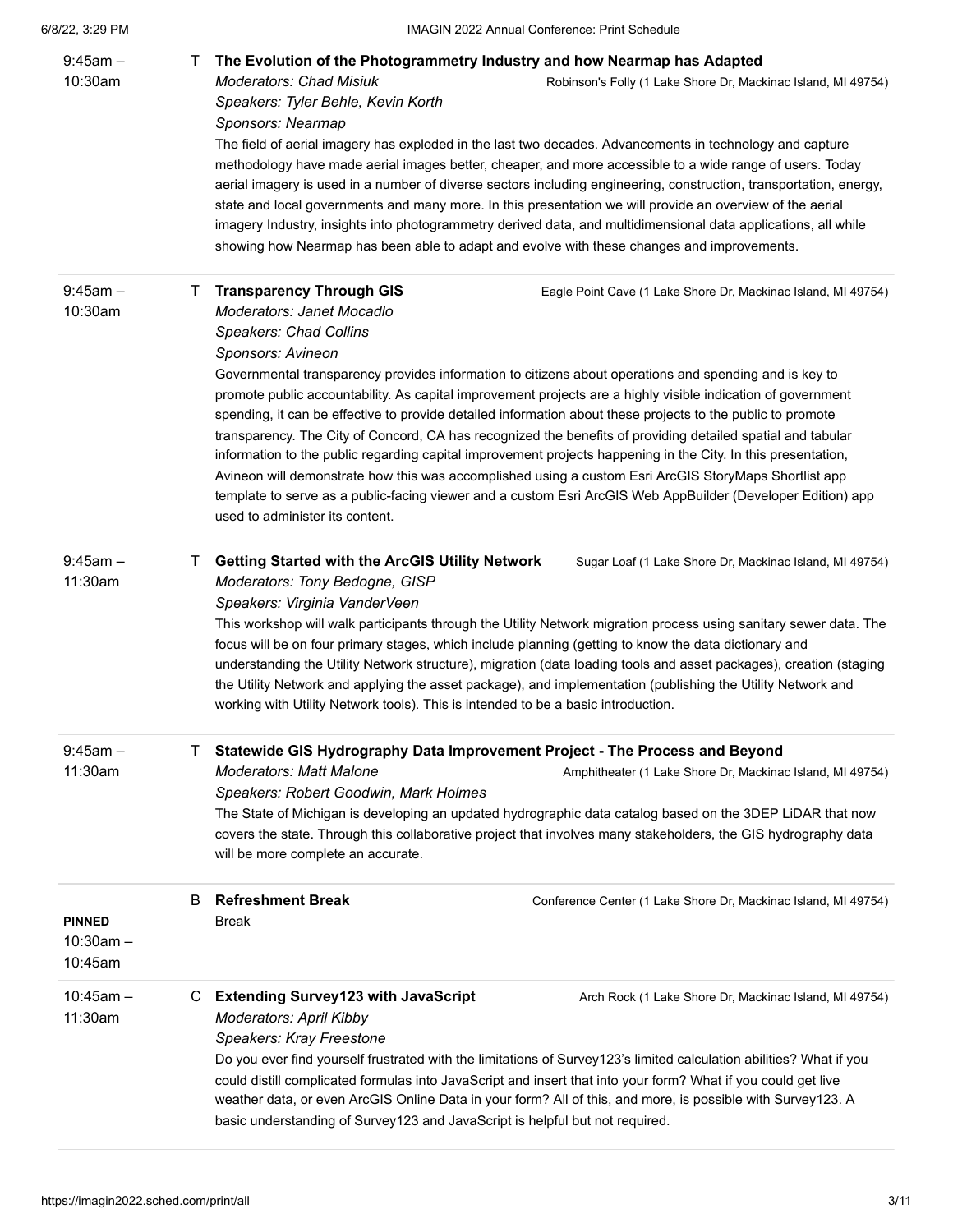| 6/8/22, 3:29 PM |  |
|-----------------|--|
|                 |  |

| $10:45am -$<br>11:30am                       |    | C Grand Valley Metro Council's Regional GIS<br><b>Moderators: Shane Pavlak</b><br>Speakers: Jason Moore<br>Since 1997, GVMC's REGIS has been a single centralized GIS department for 19 local governments.<br>service area. Clerks, DPW/Engineers, Public Safety, Planners, Parks and Recreation among others. | Eagle Point Cave (1 Lake Shore Dr, Mackinac Island, MI 49754)<br>Presentation will focus on the current state of REGIS and provide project examples for each local government                                                                                                                                                                                                                                                                                                                                                                                                                                                                                                                                                                                                                                                                                                                                                                                                                                                                                                                                                |
|----------------------------------------------|----|----------------------------------------------------------------------------------------------------------------------------------------------------------------------------------------------------------------------------------------------------------------------------------------------------------------|------------------------------------------------------------------------------------------------------------------------------------------------------------------------------------------------------------------------------------------------------------------------------------------------------------------------------------------------------------------------------------------------------------------------------------------------------------------------------------------------------------------------------------------------------------------------------------------------------------------------------------------------------------------------------------------------------------------------------------------------------------------------------------------------------------------------------------------------------------------------------------------------------------------------------------------------------------------------------------------------------------------------------------------------------------------------------------------------------------------------------|
| $10:45am -$                                  | C. | <b>Streamlining Project Workflows that Involve Multiple Esri Applications</b>                                                                                                                                                                                                                                  |                                                                                                                                                                                                                                                                                                                                                                                                                                                                                                                                                                                                                                                                                                                                                                                                                                                                                                                                                                                                                                                                                                                              |
| 11:30am                                      |    | Moderators: Ariana Toth, Janet Mocadlo<br>Speakers: Kate Berg<br>it can be used by any staff, regardless of GIS expertise. This presentation will go into how we are using this<br>consequently has made both our project staff and GIS teams more efficient and effective.                                    | Robinson's Folly (1 Lake Shore Dr, Mackinac Island, MI 49754)<br>ArcGIS StoryMap Collections offer a simple browser-based solution for our project workflows that involve multiple<br>processes across ArcGIS Dashboard, Survey123, and Experience Builder and allow us to create a one-stop-<br>shop. This new system streamlines previously clunky and confusing methods that required the use of multiple<br>browser tabs and desktop software now into one comprehensive location. Another strength of this solution is that<br>framework in several projects across EGLE, including in our Drinking Water and Environmental Health Division to<br>track and evaluate public drinking water concerns and in our Remediation and Redevelopment Division to submit<br>and display our environmental remediation projects. We will discuss how we are utilizing several powerful Esri<br>tools within the Collections as well as how we harness the power of Survey123 webhooks to conditionally send<br>customized alerts to staff. Our solution has greatly increased usability and decreased technical difficulties, and |
| $10:45am -$<br>11:30am                       | С  | The Evolution of a Public Facing Tree Map - A GIS Solution<br><b>Moderators: Melissa Blaser</b><br>Speakers: Jerry Swanson<br>Survey 123, FME, Square and an email server into a robust and not so out of the box solution.                                                                                    | Friendship Altar (1 Lake Shore Dr, Mackinac Island, MI 49754)<br>The story of how an idea for a public facing tree inventory map evolved from a simple web map to integrating                                                                                                                                                                                                                                                                                                                                                                                                                                                                                                                                                                                                                                                                                                                                                                                                                                                                                                                                                |
| <b>PINNED</b><br>$11:30am -$<br>11:45am      | B  | <b>Break</b><br><b>Break</b>                                                                                                                                                                                                                                                                                   | Sound Stage (1 Lake Shore Dr, Mackinac Island, MI 49754)                                                                                                                                                                                                                                                                                                                                                                                                                                                                                                                                                                                                                                                                                                                                                                                                                                                                                                                                                                                                                                                                     |
| <b>PINNED</b><br>$11:45am -$<br>12:45pm      |    | Lunch<br>Sponsors: Giffels Webster<br>learn how Giffels Webster can help your organization!                                                                                                                                                                                                                    | Sound Stage (1 Lake Shore Dr, Mackinac Island, MI 49754)<br>Monday afternoon lunch sponsored by Giffels Webster. Visit https://www.giffelswebster.com/ or find Keith Rikli to                                                                                                                                                                                                                                                                                                                                                                                                                                                                                                                                                                                                                                                                                                                                                                                                                                                                                                                                                |
| <b>PINNED</b><br>$12:45$ pm $-$<br>$1:15$ pm | P  | <b>National Spatial Reference System Overview</b><br>Moderators: Thomas Van Bruggen<br>Speakers: Jacob Heck<br>modernize it, and the tools that NGS maintains to meet the positioning needs of the geospatial community.                                                                                       | Sound Stage (1 Lake Shore Dr, Mackinac Island, MI 49754)<br>In this presentation, Jacob will provide an overview of the National Spatial Reference System, NGS's efforts to                                                                                                                                                                                                                                                                                                                                                                                                                                                                                                                                                                                                                                                                                                                                                                                                                                                                                                                                                  |
| <b>PINNED</b><br>$1:15$ pm $-$<br>1:45pm     | N  | <b>IMAGIN General Membership Meeting</b><br>Speakers: Thomas Van Bruggen<br>Join fellow members at the annual IMAGIN General Membership Meeting.                                                                                                                                                               | Sound Stage (1 Lake Shore Dr, Mackinac Island, MI 49754)                                                                                                                                                                                                                                                                                                                                                                                                                                                                                                                                                                                                                                                                                                                                                                                                                                                                                                                                                                                                                                                                     |
| <b>PINNED</b><br>$1:45$ pm $-$<br>2:15pm     | B  | <b>Refreshment Break</b><br><b>Break</b>                                                                                                                                                                                                                                                                       | Sound Stage (1 Lake Shore Dr, Mackinac Island, MI 49754)                                                                                                                                                                                                                                                                                                                                                                                                                                                                                                                                                                                                                                                                                                                                                                                                                                                                                                                                                                                                                                                                     |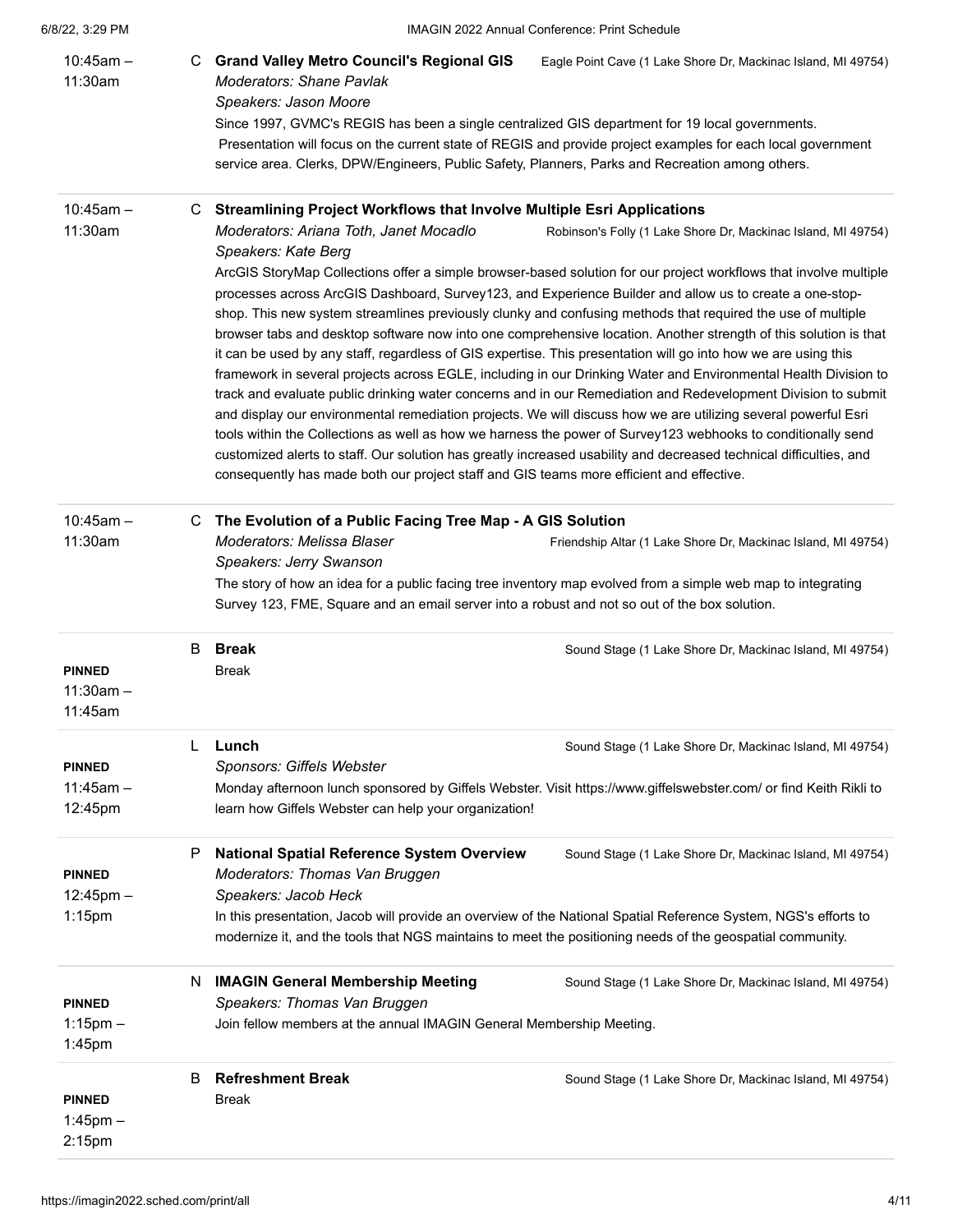| 6/8/22 3:29 PM |  |
|----------------|--|
|                |  |

| $2:15$ pm $-$<br>3:00pm |    | H Advancing the Michigan Statewide Authoritative Imagery and Lidar Program (MiSAIL)<br><b>Moderators: Scott Ambs</b><br>Arch Rock (1 Lake Shore Dr, Mackinac Island, MI 49754)<br>Speakers: Everett Root, Ulrika Zay<br>The State of Michigan manages a successful aerial imagery program called MiSAIL. The imagery and lidar<br>collected is available to all State agencies and State Partners. State Partners include, but are not limited to,<br>local, federal, and tribal governments. New services have been added as a result of the complex request for<br>proposals that the team finished in 2020. This presentation will describe the details of the State's imagery and<br>lidar services.                                                                                     |
|-------------------------|----|----------------------------------------------------------------------------------------------------------------------------------------------------------------------------------------------------------------------------------------------------------------------------------------------------------------------------------------------------------------------------------------------------------------------------------------------------------------------------------------------------------------------------------------------------------------------------------------------------------------------------------------------------------------------------------------------------------------------------------------------------------------------------------------------|
| $2:15$ pm $-$<br>3:00pm | H. | Digital Cultural Heritage Mapping and Predictive Model<br>Moderators: Jerry Swanson<br>Eagle Point Cave (1 Lake Shore Dr, Mackinac Island, MI 49754)<br>Speakers: Jubin Cheruvelil<br>We present an innovative approach to cultural heritage management and preservation through the development<br>of unique geodatabase that incorporates historical and cultural features as a basis for the development of<br>predictive model for decision making.                                                                                                                                                                                                                                                                                                                                      |
| $2:15$ pm $-$<br>3:00pm |    | H LiDAR for Environmental, Natural Resources, Hydrological, Engineering and Geological<br><b>Applications</b><br>Robinson's Folly (1 Lake Shore Dr, Mackinac Island, MI 49754)<br>Moderators: Scott Swan<br>Speakers: John Esch<br>LiDAR (Light Detection And Ranging) has fundamentally changed how we view and interpret the landscape and<br>has revolutionized geological mapping. Often subtle features can be seen in the LiDAR topography data that are<br>not visible on aerial photography, topographic maps, or digital elevation models (DEMs). This presentation will<br>show the widely varying uses of LiDAR for geological, environmental, and hydrological applications across<br>Michigan.                                                                                  |
| $2:15$ pm $-$<br>3:00pm | H. | What's new with ESRI Field Maps<br>Friendship Altar (1 Lake Shore Dr, Mackinac Island, MI 49754)<br>Moderators: Nichole Bowman<br>Speakers: Andrew Kline<br>With ESRI Field Maps replacing all ESRI Collector and Collector Classic, we will be discussing what ESRI Field<br>Maps is, as well as updates available and what's coming. We will also be discussing the pros and cons of<br>dedicated GNSS units, showing how ESRI Field Maps handles important information such as correction and<br>other metadata associated with a data collection using a Trimble Catalyst Device, and how to make sure ArcGIS<br>Collector is collecting the GNSS metadata.                                                                                                                              |
| $2:15$ pm $-$<br>4:00pm | H. | PostGIS and GISquirrel and PostgreSQLOh My! Amphitheater (1 Lake Shore Dr, Mackinac Island, MI 49754)<br>Moderators: Janet Mocadlo<br>Speakers: Chad Misiuk<br>SEMCOG uses PostGIS and PostgreSQL to store and update data that we use in our Regional Development<br>Forecast. GISquirrel is an ArcMap addin that allows you to view and edit data that is stored in PostgreSQL and<br>has become a critical tool in our workflow.                                                                                                                                                                                                                                                                                                                                                          |
| $2:15$ pm $-$<br>4:00pm | H. | <b>Re-integrating Divergent Spatial Data Stores</b><br>Sugar Loaf (1 Lake Shore Dr, Mackinac Island, MI 49754)<br>Moderators: Jason Moore<br>Speakers: Brooks Kelley, Chad Collins<br>Sponsors: Avineon<br>Dominion Energy is a large energy company with a well-developed, Esri-based GIS. To meet regulatory<br>requirements, Dominion developed a Survey123 solution for field asset inspections using a Cloud-hosted<br>snapshot its asset data store. Following deployment, Dominion migrated its asset data store to the Utility<br>Network. This resulted in two competing data stores (one developed through workorder-based data entry and the<br>other on field validation) using different models. This presentation describes Avineon's approach towards<br>reintegrating these. |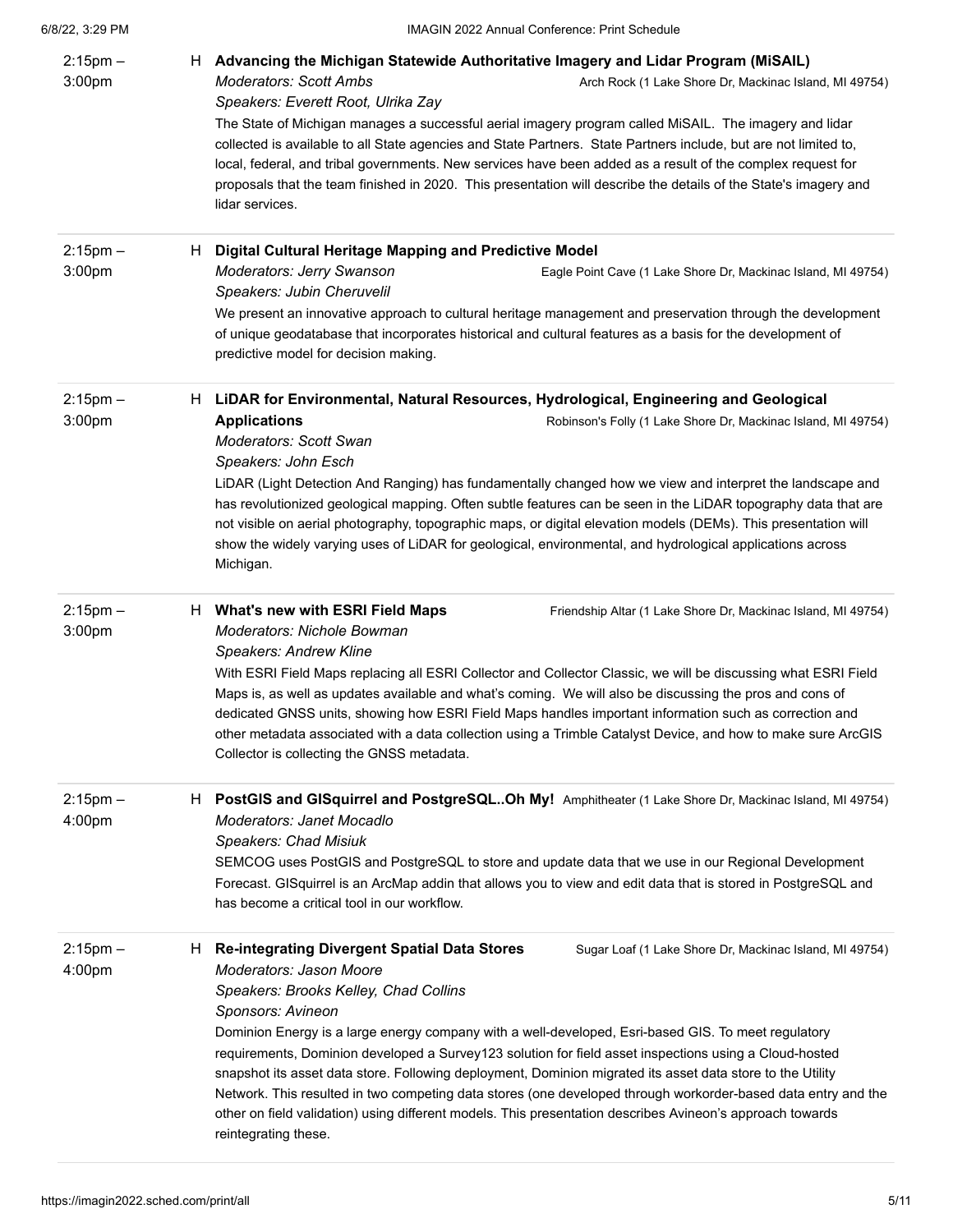| <b>PINNED</b>                                 | B  | Break<br><b>Break</b>                                                                                                                                                                                          | Conference Center (1 Lake Shore Dr, Mackinac Island, MI 49754)                                                                                                                                                                                                                                                                                   |
|-----------------------------------------------|----|----------------------------------------------------------------------------------------------------------------------------------------------------------------------------------------------------------------|--------------------------------------------------------------------------------------------------------------------------------------------------------------------------------------------------------------------------------------------------------------------------------------------------------------------------------------------------|
| $3:00$ pm $-$<br>$3:15$ pm                    |    |                                                                                                                                                                                                                |                                                                                                                                                                                                                                                                                                                                                  |
| $3:15$ pm $-$<br>4:00pm                       |    | E ArcGIS Field Maps<br><b>Moderators: Scott Swan</b><br>Speakers: Phillip Julian, Matt Robinson<br>Sponsors: Esri                                                                                              | Friendship Altar (1 Lake Shore Dr, Mackinac Island, MI 49754)                                                                                                                                                                                                                                                                                    |
|                                               |    |                                                                                                                                                                                                                | ArcGIS Field Maps is a new mobile app that brings together map viewing, data collection, asset inspection, and<br>location tracking workflows into one application. Join this session to learn the basics of how Field Maps can<br>improve your field workflows. We will discuss what's on the horizon for Field Maps and answer your questions. |
| $3:15$ pm $-$                                 | E. | Dashboard Palooza: Tips & Tricks for Building ArcGIS and Cityworks Dashboards                                                                                                                                  |                                                                                                                                                                                                                                                                                                                                                  |
| 4:00pm                                        |    | <b>Moderators: April Kibby</b><br>Speakers: Keri Blough                                                                                                                                                        | Robinson's Folly (1 Lake Shore Dr, Mackinac Island, MI 49754)                                                                                                                                                                                                                                                                                    |
|                                               |    | module help us track work activities and show change in demand for services over time.                                                                                                                         | Take a tour of a few ArcGIS dashboards created to explore residential property sales, Capital Improvement<br>Program (CIP) projects, and road construction projects. The dashboards support City of Novi departmental<br>operations and make data more accessible to the public. Cityworks Dashboards created as part of the Respond             |
|                                               |    |                                                                                                                                                                                                                |                                                                                                                                                                                                                                                                                                                                                  |
| $3:15$ pm $-$<br>4:00pm                       | Е. | Open Source Drone Mapping: Try Before You Buy<br>Moderators: Keith Rikli<br>Speakers: Matt Kurkowski                                                                                                           | Eagle Point Cave (1 Lake Shore Dr, Mackinac Island, MI 49754)                                                                                                                                                                                                                                                                                    |
|                                               |    | with Orthomosaics, Point Clouds, 3D Models and much more.                                                                                                                                                      | Put your fancy new drone to work for free. Open Drone Map has many options available to get one's feet wet                                                                                                                                                                                                                                       |
| $3:15$ pm $-$<br>4:00pm                       |    | E Pandas, Pythons, and Parking Tickets<br>Moderators: Magdalena DiFranco                                                                                                                                       | Arch Rock (1 Lake Shore Dr, Mackinac Island, MI 49754)                                                                                                                                                                                                                                                                                           |
|                                               |    | Speakers: Tony Bedogne, GISP                                                                                                                                                                                   | Workflow and implementation discussion of the creation of a parking ticket application created for city police<br>services analysts. Parking Tickets detail captured by handheld devices is warehoused in a vendor cloud. The                                                                                                                    |
|                                               |    | Presentation will highlight the business value and workflow design of the effort.                                                                                                                              | use of python to download records from an ftp drive, then apply some heavy processing using the pandas<br>module for python. The output of daily processing lands in a referenced feature class used in a map application.                                                                                                                       |
| <b>PINNED</b>                                 | N  | <b>IMAGIN Board of Directors Meeting</b><br>Speakers: Thomas Van Bruggen                                                                                                                                       | Sugar Loaf (1 Lake Shore Dr, Mackinac Island, MI 49754)                                                                                                                                                                                                                                                                                          |
| $4:00$ pm $-$<br>4:15pm                       |    | (President, Vice-President, Treasurer, Secretary), and vote on the Executive Team for 2022-2023                                                                                                                | IMAGIN Board of Directors meeting to reveal election results, hear proposed slates for the Executive Team                                                                                                                                                                                                                                        |
| <b>PINNED</b><br>$4:00 \text{pm} -$<br>5:00pm | S  | <b>Vendor Appreciation Reception</b><br>conference possible                                                                                                                                                    | Sound Stage (1 Lake Shore Dr, Mackinac Island, MI 49754)<br>Reception hosted by IMAGIN to recognize the contributions that vendors and sponsors made to make the                                                                                                                                                                                 |
| <b>PINNED</b><br>$5:00$ pm $-$<br>5:05pm      | P  | <b>Wi-Fi Sponsor Address</b><br>Moderators: Thomas Van Bruggen<br>Speakers: Matt Robinson<br>Sponsors: Esri<br>As wi-fi sponsor, Esri addresses conference attendees on what they can do for your organization | Sound Stage (1 Lake Shore Dr, Mackinac Island, MI 49754)                                                                                                                                                                                                                                                                                         |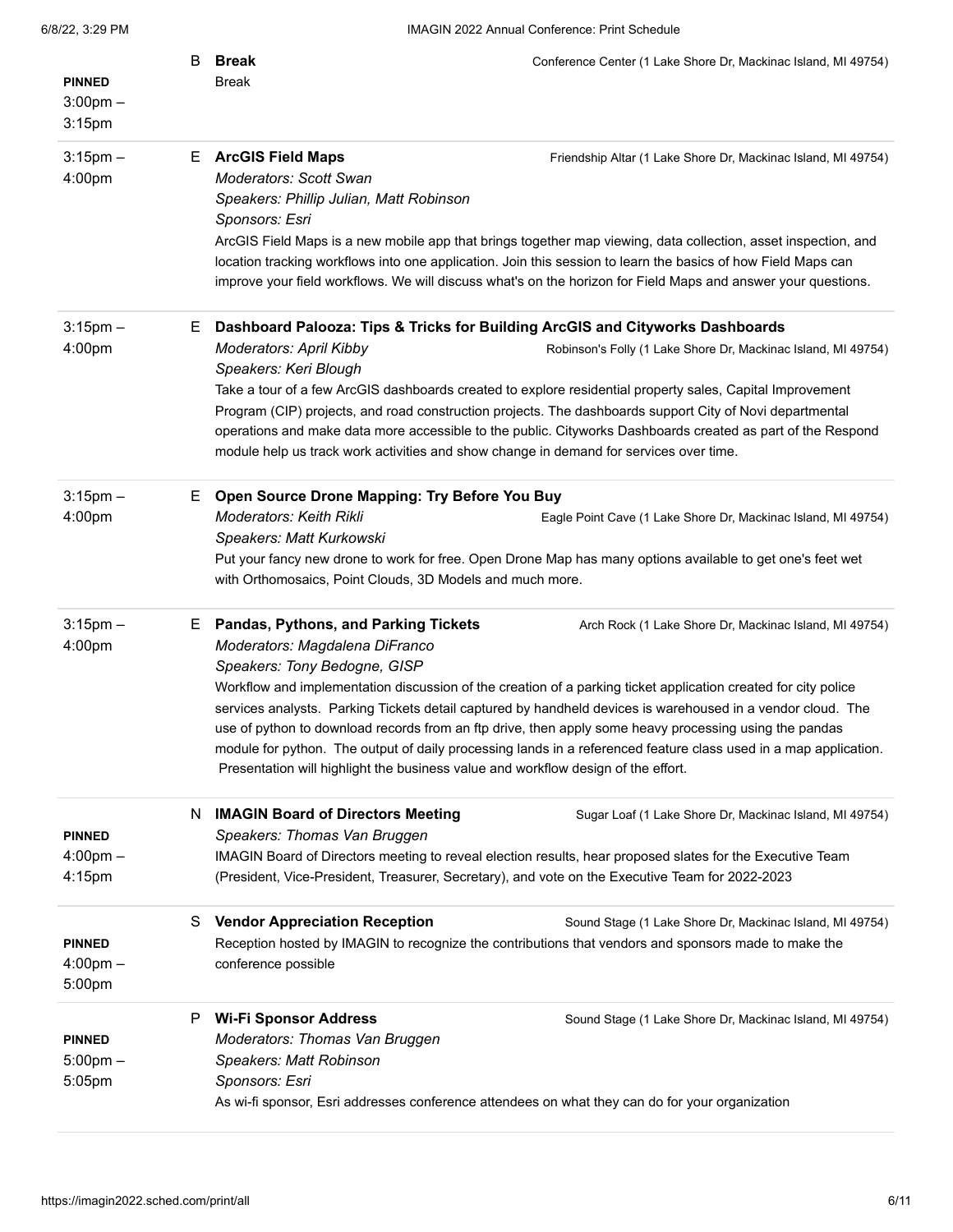| <b>PINNED</b><br>$5:10$ pm $-$<br>5:15pm             | P | <b>Monday Night Social Event Sponsor Address</b><br>Moderators: April Kibby<br>Speakers: Jen Tucker<br>Sponsors: Nearmap<br>Nearmap can help your organization! | Sound Stage (1 Lake Shore Dr, Mackinac Island, MI 49754)<br>Nearmap sponsors the Monday night social event. Hear from Jen Tucker as she gives a brief overview of how                                                                                                                     |
|------------------------------------------------------|---|-----------------------------------------------------------------------------------------------------------------------------------------------------------------|-------------------------------------------------------------------------------------------------------------------------------------------------------------------------------------------------------------------------------------------------------------------------------------------|
| <b>PINNED</b><br>$5:15$ pm $-$<br>9:00 <sub>pm</sub> | S | <b>Dinner</b><br>Dinner on your own on beautiful Mackinac Island                                                                                                | Mackinac Island (1 Lake Shore Dr, Mackinac Island, MI 49754)                                                                                                                                                                                                                              |
| <b>PINNED</b><br>$5:15$ pm $-$<br>9:00 <sub>pm</sub> | S | <b>Scavenger Hunt</b><br><b>Moderators: Jonathon Merrick</b><br>Speakers: April Kibby<br>Sponsors: Nearmap<br>prizes! Brought to you by Nearmap.                | Mackinac Island (1 Lake Shore Dr, Mackinac Island, MI 49754)<br>Grab the QR code, available following the Vendor Appreciation Reception, and get out hunting! One point is<br>awarded for each correct answer with challenging bonus questions. Meet back at the Cypress Room at 9 pm for |
| <b>PINNED</b><br>$9:00$ pm $-$<br>$11:59$ pm         | S | <b>Monday Social Event</b><br>Moderators: April Kibby<br>Sponsors: Nearmap<br>networking and prizes.                                                            | Cypress Room & Patio (1 Lake Shore Dr, Mackinac Island, MI 49754)<br>Join your colleagues for an island scavenger hunt as you traverse the island. Meet at the Cypress Room for                                                                                                           |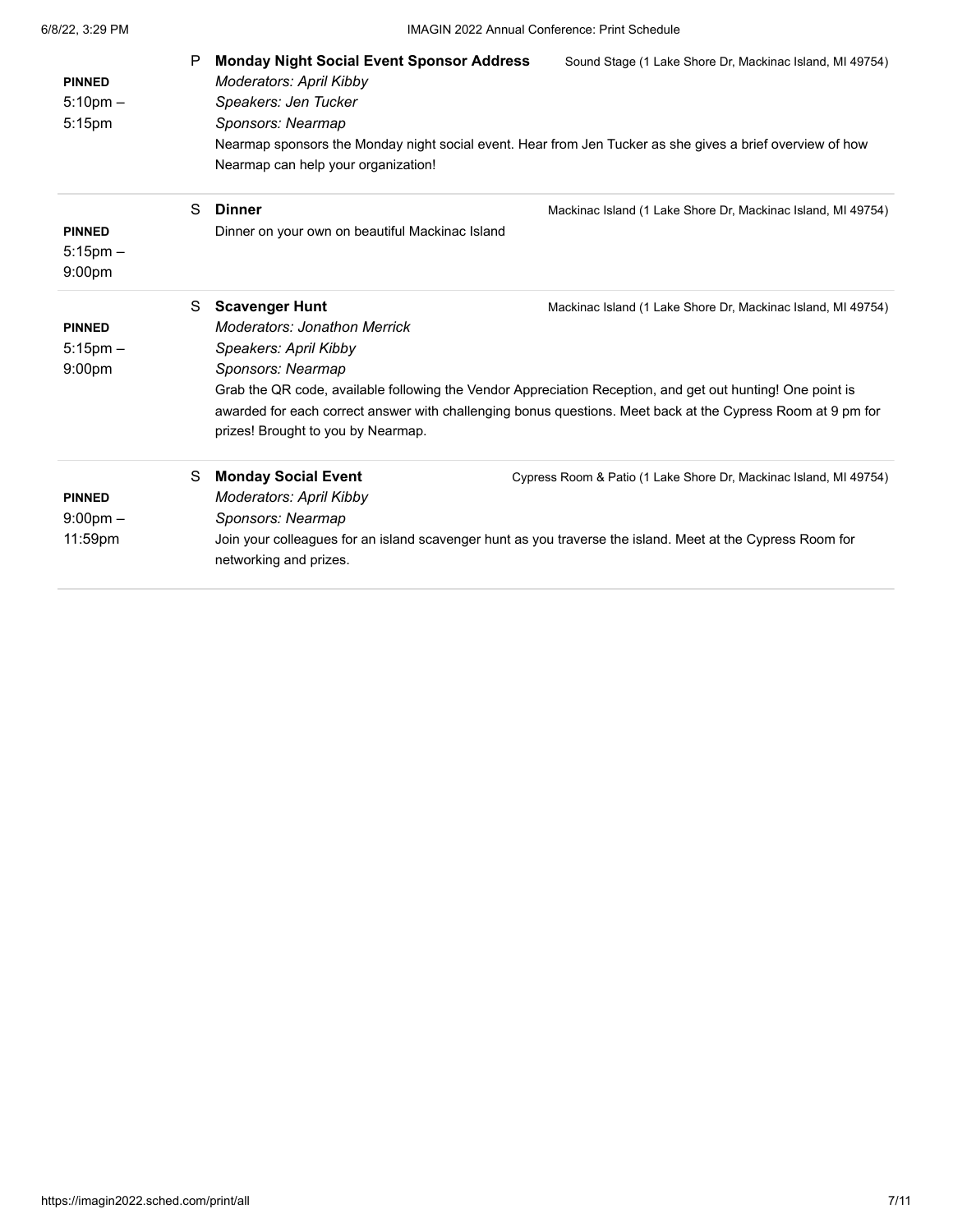| Awards                                | $B$ Break<br>M Meal<br>N Meeting<br>Presentation<br>Registration<br>Lunch<br>P<br>R<br>L I                                                                                                                                                                                                                                                                                                                                                                                                                                                                                                                                                                                                                                                                  |
|---------------------------------------|-------------------------------------------------------------------------------------------------------------------------------------------------------------------------------------------------------------------------------------------------------------------------------------------------------------------------------------------------------------------------------------------------------------------------------------------------------------------------------------------------------------------------------------------------------------------------------------------------------------------------------------------------------------------------------------------------------------------------------------------------------------|
| Social<br>S                           | <b>Technical Session 1</b><br><b>Technical Session 2</b><br><b>Technical Session 3</b><br><b>Technical Session 4</b><br>E.<br>C<br> H                                                                                                                                                                                                                                                                                                                                                                                                                                                                                                                                                                                                                       |
| <b>JUNE 7 . TUESDAY</b>               |                                                                                                                                                                                                                                                                                                                                                                                                                                                                                                                                                                                                                                                                                                                                                             |
| <b>PINNED</b><br>$7:30am -$<br>8:30am | M Breakfast<br>Sound Stage (1 Lake Shore Dr, Mackinac Island, MI 49754)<br>Tuesday morning breakfast                                                                                                                                                                                                                                                                                                                                                                                                                                                                                                                                                                                                                                                        |
| <b>PINNED</b><br>$7:30am -$<br>9:30am | <b>Registration Open</b><br>R.<br>Sound Stage Foyer (1 Lake Shore Dr, Mackinac Island, MI 49754)<br>Visit the registration table for name badge and awesome IMAGIN swag!                                                                                                                                                                                                                                                                                                                                                                                                                                                                                                                                                                                    |
| <b>PINNED</b><br>$8:30am -$<br>9:15am | <b>Tuesday Morning Keynote - Digging Through History</b><br>P<br>Moderators: Thomas Van Bruggen<br>Sound Stage (1 Lake Shore Dr, Mackinac Island, MI 49754)<br>Speakers: Lynn Evans<br>The Straits of Mackinac is one of the most historic places in Michigan. One of the ways Mackinac State Historic<br>Parks has learned more about the everyday lives of the people there is through archaeological excavation.<br>Colonial Michilimackinac, in Mackinaw City, is the site of one of the longest archaeological excavations in North<br>America. Numerous smaller scale excavations have been carried out on Mackinac Island as well. In this keynote,<br>MSHP Curator of Archaeology Lynn Evans will present an overview of several of these projects. |
| <b>PINNED</b><br>$9:15am -$<br>9:30am | <b>Break</b><br>B<br>Sound Stage (1 Lake Shore Dr, Mackinac Island, MI 49754)<br>Break                                                                                                                                                                                                                                                                                                                                                                                                                                                                                                                                                                                                                                                                      |
| $9:30am -$<br>10:15am                 | <b>Imagery Workflows in ArcGIS Online</b><br>Τ<br>Friendship Altar (1 Lake Shore Dr, Mackinac Island, MI 49754)<br><b>Moderators: Eric Kerney</b><br>Speakers: Matt Robinson<br>Sponsors: Esri<br>ArcGIS can support your entire imagery workflow in the cloud, including imagery management, analysis with<br>machine learning, visualization, and sharing your results with your audience. In this session, take a tour of<br>imagery capabilities available in ArcGIS, see demonstrations, and learn the next steps to get you started.                                                                                                                                                                                                                  |
| $9:30am -$<br>10:15am                 | Onboarding to the Upgraded Statewide NG911 GIS Repository<br>Ι.<br><b>Moderators: Scott Ambs</b><br>Eagle Point Cave (1 Lake Shore Dr, Mackinac Island, MI 49754)<br><b>Speakers: Mark Holmes</b><br>The statewide NG911 GIS repository has been a model for statewide GIS data integration and a new upgraded<br>version of the repository has just been launched. This presentation will outline steps for onboarding to the new<br>system, demonstrations on how to leverage all of the data validation tools, the viewer and download capabilities<br>for 911 systems, and a review of current and future standards from the National Emergency Number Association.                                                                                     |
| $9:30am -$<br>10:15am                 | Whitetail Wanderings: Geospatial Tech and Aerial Deer Surveys in Farmington Hills<br>$\mathbf{I}$<br><b>Moderators: Sarah Merz</b><br>Arch Rock (1 Lake Shore Dr, Mackinac Island, MI 49754)<br>Speakers: Matt Malone<br>Brief history of the annual aerial deer surveys that have been conducted since 2015 in the Farmington Hills area.<br>The presentation will cover data collection; changes in app technology; and cartographic analysis/output<br>techniques of the final datasets.                                                                                                                                                                                                                                                                 |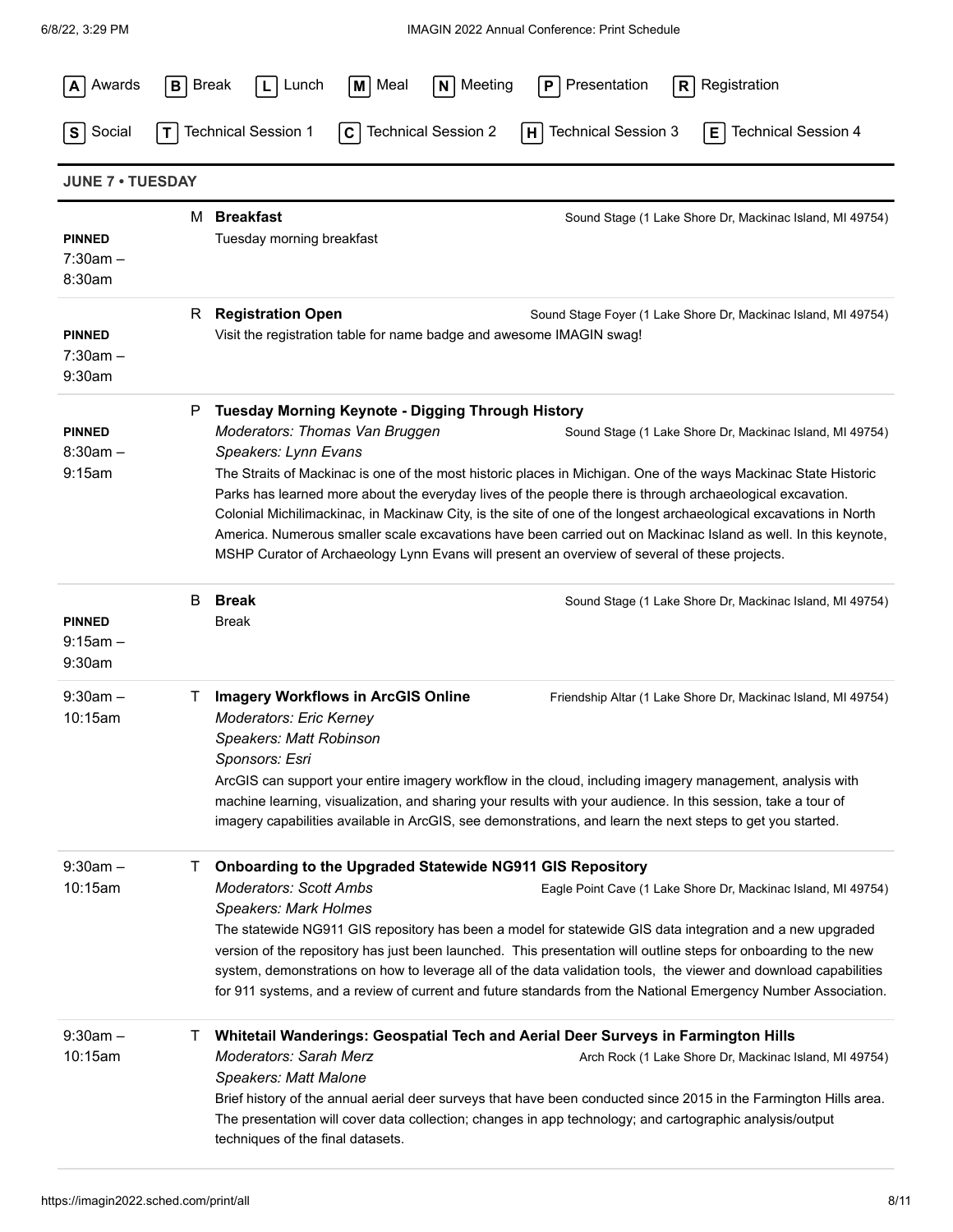| 6/8/22, 3:29 PM                         | <b>IMAGIN 2022 Annual Conference: Print Schedule</b>                                                                                                                                                                                                                                                                                                                                                                                                                                                                                                                                                                                         |  |  |
|-----------------------------------------|----------------------------------------------------------------------------------------------------------------------------------------------------------------------------------------------------------------------------------------------------------------------------------------------------------------------------------------------------------------------------------------------------------------------------------------------------------------------------------------------------------------------------------------------------------------------------------------------------------------------------------------------|--|--|
| $9:30am -$<br>11:15am                   | Keeping Your Map Cache Current Using ArcGIS Pro & ArcGIS Server<br>T.<br>Moderators: Rawan Hinzman<br>Amphitheater (1 Lake Shore Dr, Mackinac Island, MI 49754)<br>Speakers: Tony Bedogne, GISP, Chad Misiuk<br>Moderated Panel Discussion using ArcGIS Server to host routinely updated tile caches. Discussion of best<br>management practices and Automation options.                                                                                                                                                                                                                                                                     |  |  |
| $9:30am -$<br>11:15am                   | So Many Options! How To Choose Between Instant Apps, Experience Builder, WebApp Builder,<br>T.<br>Dashboards And StoryMaps To Create Your Own Web App in ArcGIS Online                                                                                                                                                                                                                                                                                                                                                                                                                                                                       |  |  |
|                                         | <b>Moderators: Shane Pavlak</b><br>Sugar Loaf (1 Lake Shore Dr, Mackinac Island, MI 49754)<br>Speakers: Magdalena DiFranco                                                                                                                                                                                                                                                                                                                                                                                                                                                                                                                   |  |  |
|                                         | Making your own web apps has never been easier. Without writing a single line of code ArcGIS Online allows<br>you to create a large variety of web apps tailored to your data, purpose and audience. However, how do you<br>choose the right application from so many options? Let's take a look at Instant Apps, Experience Builder,<br>WebApp Builder, Dashboards and StoryMaps to compare and contrast their capabilities.                                                                                                                                                                                                                |  |  |
| <b>PINNED</b><br>$10:15am -$<br>10:30am | <b>Refreshment Break</b><br>B<br>Conference Center (1 Lake Shore Dr, Mackinac Island, MI 49754)<br><b>Break</b>                                                                                                                                                                                                                                                                                                                                                                                                                                                                                                                              |  |  |
| $10:30am -$<br>11:15am                  | C Advancing Campus Efficiencies by Developing and Utilizing Indoors Data<br>Moderators: Scott Swan<br>Arch Rock (1 Lake Shore Dr, Mackinac Island, MI 49754)<br>Speakers: Scott Holland<br>In this presentation, we will review the MSU Spatial Data Management team's development of indoor data and<br>processes that led to the implementation of the ArcGIS Indoors platform. The presentation will demonstrate how<br>the Spatial Data Management team utilized FME to create a custom indoors data model. As well as discussing<br>how the creation of floor-aware GIS applications has led to increased efficiency throughout Campus. |  |  |
| $10:30am -$<br>11:15am                  | C Drive by Data Collection using QuickCapture Eagle Point Cave (1 Lake Shore Dr, Mackinac Island, MI 49754)<br><b>Moderators: Brett Heist</b><br>Speakers: April Kibby<br>Field data collection made easy with QuickCapture's customizable interface. This solution allows the user to stay<br>in motion while gathering accurate field data with little cleanup. Demonstrating how St Joseph Charter Township<br>used and deployed this tool to capture all their trails and make the data available to citizens in a "quick"<br>turnaround time.                                                                                           |  |  |
| $10:30am -$<br>11:15am                  | <b>Enterprise GIS with QGIS &amp; PostGIS</b><br>Friendship Altar (1 Lake Shore Dr, Mackinac Island, MI 49754)<br>C<br>Moderators: Keri Blough<br>Speakers: Jessica Kane<br>Using the open source desktop GIS application QGIS with a PostgreSQL/ PostGIS database forms a great<br>foundation for a fully functional enterprise GIS solution. This presentation will cover several key features that<br>allow employees of an organization to easily access shared data, projects, and styling. We'll also touch on<br>mobile and web tools that integrate with QGIS, rounding out an enterprise system.                                    |  |  |
| <b>PINNED</b><br>$11:15am -$<br>11:30am | B<br><b>Break</b><br>Conference Center (1 Lake Shore Dr, Mackinac Island, MI 49754)<br>Break                                                                                                                                                                                                                                                                                                                                                                                                                                                                                                                                                 |  |  |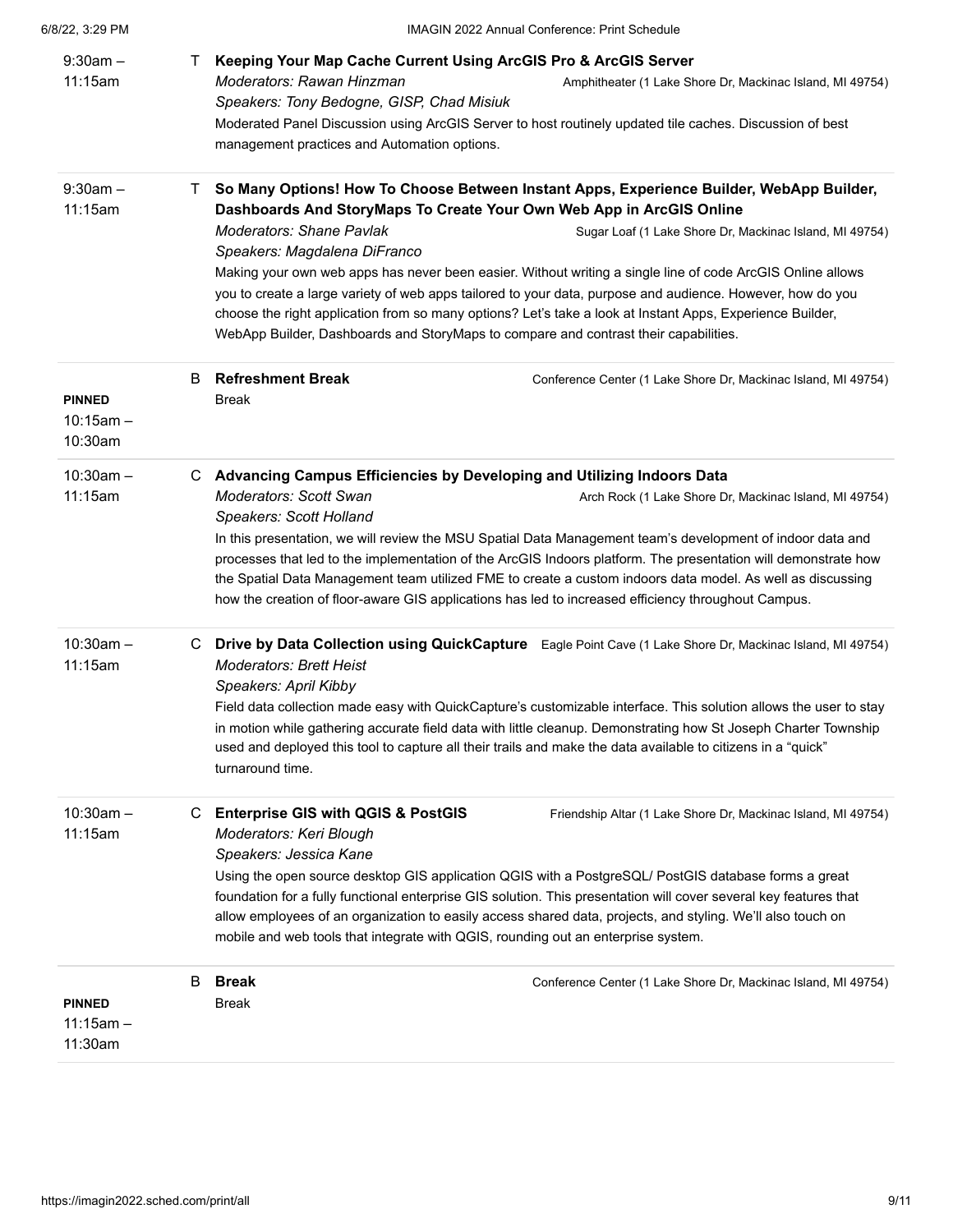| $11:30am -$<br>12:15pm                     | H. | A Statewide Network for Access to Emergency Management GIS Tools<br>Moderators: Eric Kerney<br>Amphitheater (1 Lake Shore Dr, Mackinac Island, MI 49754)<br>Speakers: Walter Chomentowski<br>Geographic Information Systems are essential tools for emergency management. Through mobile applications,<br>dashboards, and imagery, GIS provides data to emergency managers for informed decision making. The<br>Michigan State Police Emergency Management Homeland Security Division has developed a statewide network,<br>using ArcGIS Online, to provide GIS tools for emergency managers. One hundred emergency managers across<br>the state have free access relevant applications available for monitoring and managing emergencies. This<br>network, developed using the ArcGIS Online platform allows data and applications to flow back and forth from<br>federal, state, and local emergency managers. |
|--------------------------------------------|----|------------------------------------------------------------------------------------------------------------------------------------------------------------------------------------------------------------------------------------------------------------------------------------------------------------------------------------------------------------------------------------------------------------------------------------------------------------------------------------------------------------------------------------------------------------------------------------------------------------------------------------------------------------------------------------------------------------------------------------------------------------------------------------------------------------------------------------------------------------------------------------------------------------------|
| $11:30am -$<br>12:15pm                     | H. | Cartography, Hackology, and Geo-shenanigans<br>Sugar Loaf (1 Lake Shore Dr, Mackinac Island, MI 49754)<br>Moderators: Janet Mocadlo<br>Speakers: John Nelson<br>Sponsors: Esri<br>Sure, you could make a map the way the software intends, or you could foster a blatant disregard for convention<br>and make the maps you want by misusing tools and stringing together hacks. Here are some ways to use<br>ArcGIS (mostly Pro) to do that. We'll also discuss helpful ways of transitioning from out old pal ArcMap.                                                                                                                                                                                                                                                                                                                                                                                           |
| $11:30am -$<br>12:15pm                     |    | H Custom MapStore Conversion to ArcGIS Pro<br>Eagle Point Cave (1 Lake Shore Dr, Mackinac Island, MI 49754)<br>Moderators: Christopher Van Horn<br>Speakers: Mallory Walczesky<br>Washtenaw County MapStore's conversion from multiple project templates in ArcMap to using the layout<br>features in ArcGIS Pro.                                                                                                                                                                                                                                                                                                                                                                                                                                                                                                                                                                                                |
| $11:30am -$<br>12:15pm                     |    | H USGS: Bringing Maps and Data to Your Desktop<br>Arch Rock (1 Lake Shore Dr, Mackinac Island, MI 49754)<br>Moderators: Jerry Swanson<br>Speakers: Cynthia Rachol<br>Update on USGS activities and introduction to "new" National Map Liaison for Michigan                                                                                                                                                                                                                                                                                                                                                                                                                                                                                                                                                                                                                                                       |
| $11:30am -$<br>12:15pm                     |    | H Using Cellphone Data to Understand Spatial Dimensions of Socio-economic Equity<br>Moderators: Nichole Bowman<br>Friendship Altar (1 Lake Shore Dr, Mackinac Island, MI 49754)<br>Speakers: Rowan Brady<br>Every person experiences physical space differently. Race, gender, and socio-economic status influence how we<br>move and operate in the urban landscape. In this session, I will demonstrate how cell phone mobility data can be<br>used to identify areas with high socio-economic inequality. This method goes beyond census-designated<br>boundaries providing an accurate and granular picture of the relationship between socio-economic status and<br>location. The presentation will use Grand Rapids as a methodological case study.                                                                                                                                                        |
| <b>PINNED</b><br>$12:15$ pm $-$<br>12:30pm | В  | <b>Break</b><br>Sound Stage (1 Lake Shore Dr, Mackinac Island, MI 49754)<br><b>Break</b>                                                                                                                                                                                                                                                                                                                                                                                                                                                                                                                                                                                                                                                                                                                                                                                                                         |
| <b>PINNED</b><br>$12:30$ pm $-$<br>1:30pm  |    | M Lunch<br>Sound Stage (1 Lake Shore Dr, Mackinac Island, MI 49754)<br>Lunch presented by NV5 Geospatial. Visit https://www.nv5.com/geospatial/, or seek out Andrew Brenner on how<br>NV5 can help your organization                                                                                                                                                                                                                                                                                                                                                                                                                                                                                                                                                                                                                                                                                             |